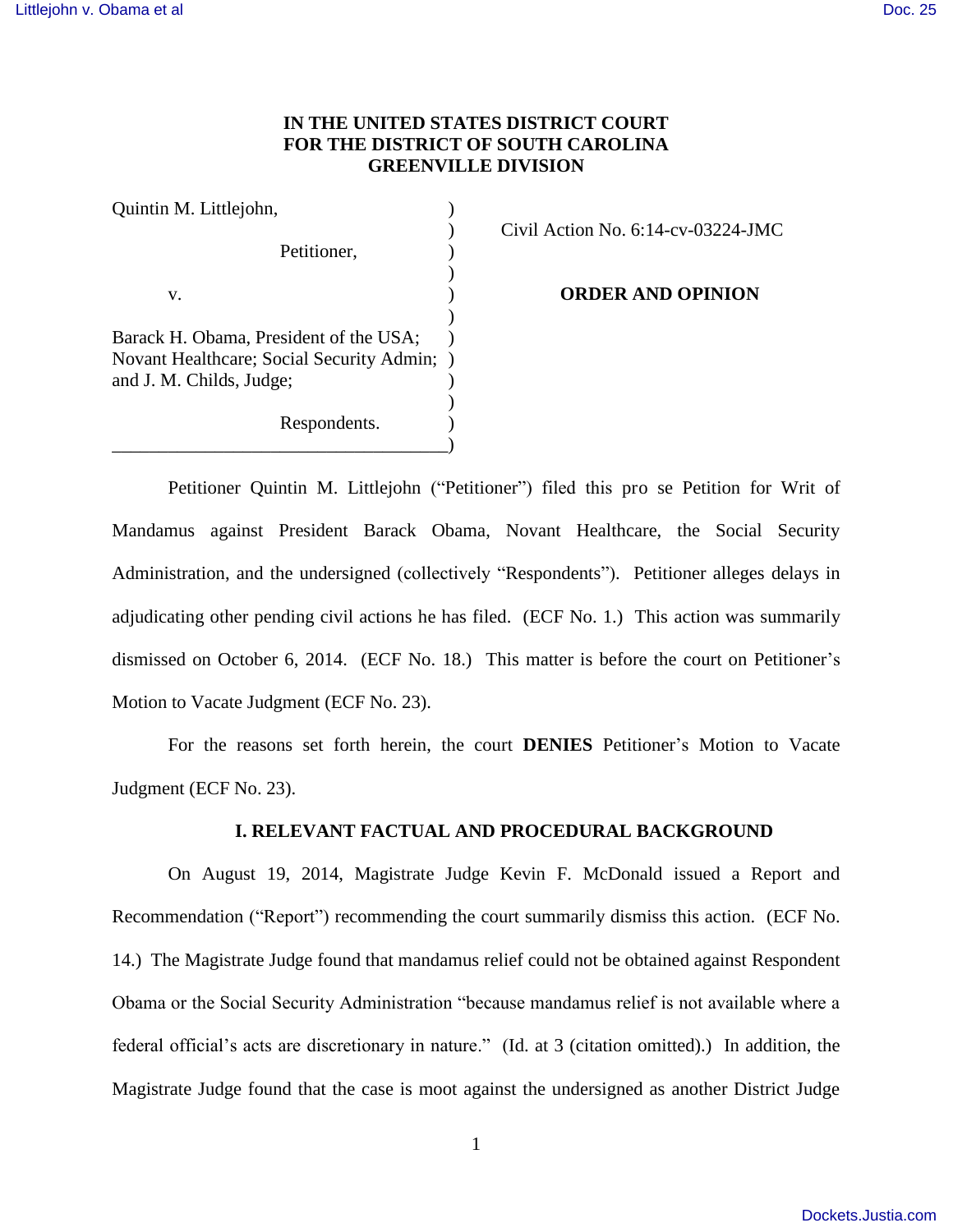has been assigned to the case on which Petitioner wishes to compel action. (Id. at 4.) Finally, the Magistrate Judge found that Respondent Novant Healthcare is subject to summary dismissal "because it is not a federal government entity, and its employees are not federal employees." (Id.) In the Report, Petitioner was advised of his right to file objections to the report, and his obligation to do so within 14 days of the date of service. (Id. at 5.) On August 25, 2014, Petitioner filed a Motion to Dismiss. (ECF No. 16.)

 On October 6, 2014, 45 days after the Report was mailed to Petitioner, having received no objections, this court issued an Order adopting the Report and dismissing the action. (ECF No. 18.) Petitioner filed the Motion to Vacate Judgment on October 14, 2014. (ECF No. 23.)

#### **II. LEGAL STANDARD AND ANALYSIS**

A court may alter or amend a judgment pursuant to Rule 59(e) of the Federal Rules of Civil Procedure if the movant shows either (1) an intervening change in the controlling law; (2) new evidence that was not available at trial; or (3) that there has been a clear error of law or a manifest injustice. Robinson v. Wix Filtration Corp., 599 F.3d 403, 407 (4th Cir. 2010). The court finds that Petitioner has failed to set forth any intervening change in the law or new evidence that would alter the court's decision to dismiss Petitioner's Petition for Writ of Mandamus. The court is also satisfied that no clear error of law or manifest injustice has resulted from its October 6, 2014, order (ECF No. 18).

In his Motion, Petitioner asserts this court had no subject matter jurisdiction in this case, as he filed this "on Judge Childs and to the Administrative Judge," and therefore Petitioner "does not except [sic] the judgment." (ECF No. 23 at 1.) Petitioner cites to 28 U.S.C. 636, Local Rule 73.02, and Matthews v. Weber, 423 U.S. 261 (1976), however, these all pertain to magistrate judges. This case was indeed referred to Magistrate Judge Kevin F. McDonald, who reviewed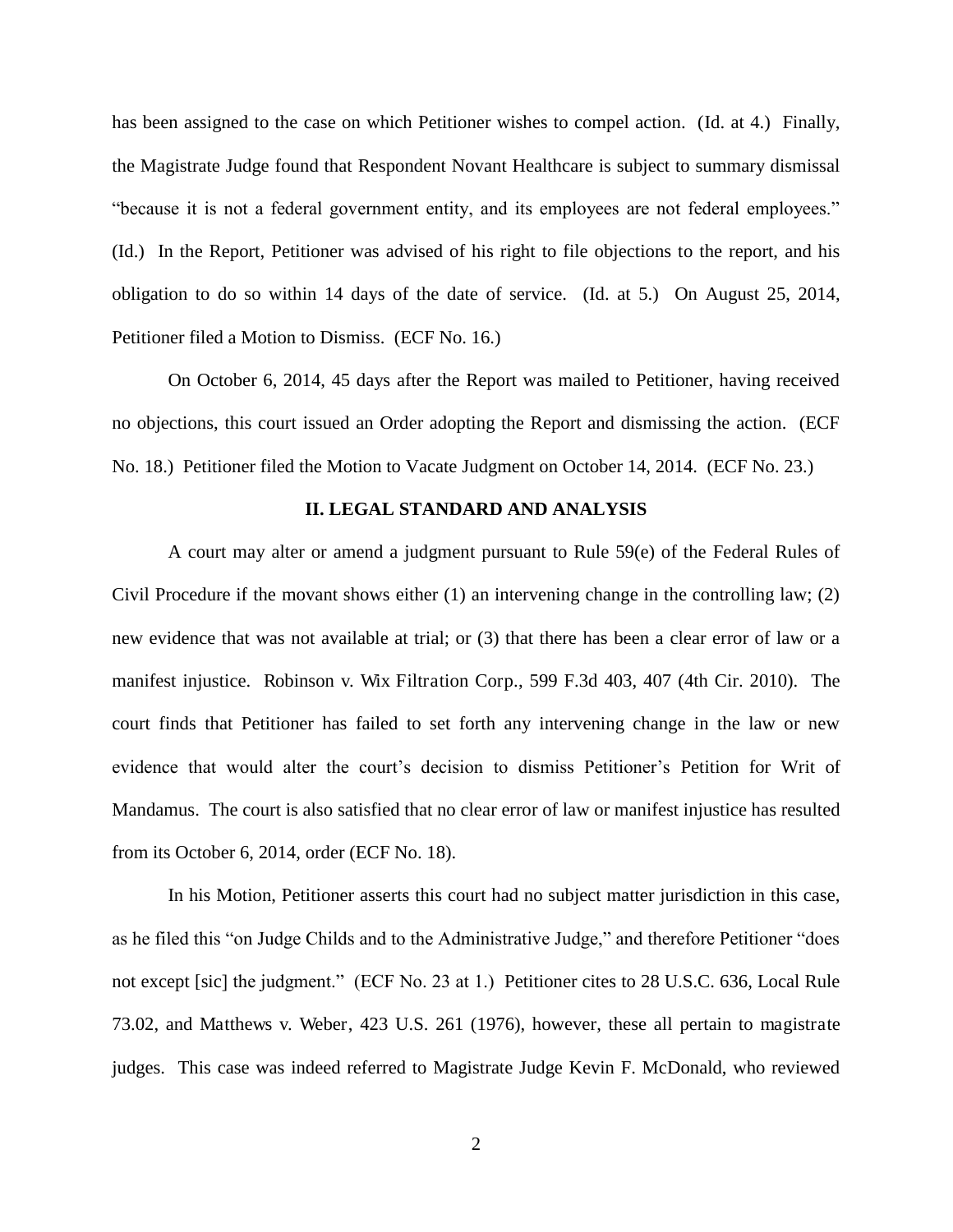the case and offered a recommendation. (See ECF No. 14.) If a Magistrate Judge's review is what Petitioner seeks, he received that. However, if what he seeks is review by an Administrative Law Judge, a Petition for Writ of Mandamus is not the appropriate procedure. An Administrative Law Judge hears matters regarding federal agencies, and thus an action to compel a District Court to act would not be appropriately heard by any Administrative Law Judge. Even so, any judge would be compelled to reach the same finding as this court made in its October 6 order. As the Magistrate Judge noted, mandamus relief cannot be obtained against any of the Respondents that Petitioner names: Respondents Obama and the Social Security Administration because the acts are discretionary, Respondent Novant Healthcare because it is not a federal agency, and the undersigned because the case at issue has been reassigned. (See Id.) Therefore, even if Petitioner were to have his case heard by a judge of his choice, the result would be the same.

Petitioner asserts he is "up in arms" over the "inaccurate summary when the Petitioner did file a motion to Dismiss in 2014." (ECF No. 23 at 1.) The court takes this to mean Petitioner intended his Motion to Dismiss to act as an objection to the Report. In his Motion to Dismiss, Petitioner fails to specifically address any of the Magistrate Judge's findings. Objections to a Report and Recommendation must specifically identify portions of the Report and the basis for those objections. Fed. R. Civ. P. 72(b). "[I]n the absence of a timely filed objection, a district court need not conduct a de novo review, but instead must 'only satisfy itself that there is no clear error on the face of the record in order to accept the recommendation.'" Diamond v. Colonial Life & Acc. Ins. Co., 416 F.3d 310, 316 (4th Cir. 2005) (quoting Fed. R. Civ. P. 72 advisory committee's note). As such, even if the court were to construe Petitioner's Motion to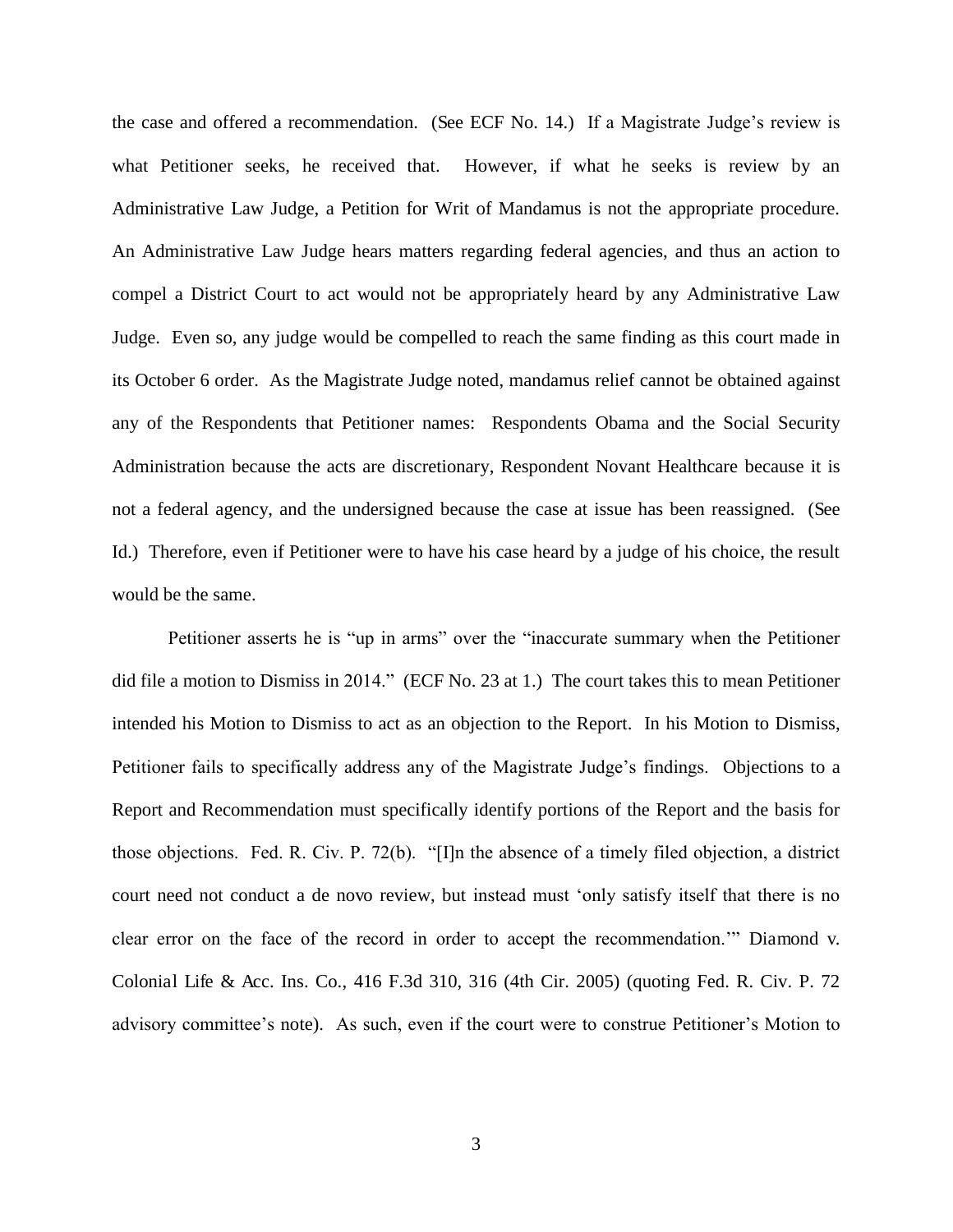Dismiss as an objection to the Report, the objections fail to meet the required specificity and the resulting order would not have changed.

In the Motion to Dismiss, Petitioner cites Will v. United States, 389 U.S. 90 (1967). (ECF No. 16 at 2.) However, Will, aside from involving a Writ of Mandamus and a federal judge, is not analogous to this case and does not help Petitioner's argument. To the contrary, Will helps to illustrate that Petitioner falls far short of his burden to obtain the writ: "only exceptional circumstances amounting to a judicial 'usurpation of power' will justify the invocation of this extraordinary remedy." 389 U.S. at 95 (internal citation omitted). Further, the Supreme Court noted in Will, "the party seeking mandamus has the burden of showing that its right to issuance of the writ is "clear and indisputable.'" Id. at 96 (internal quotations and citation omitted). Petitioner has failed to make such a showing. Petitioner also cites to United States v. Morgan, 364 U.S. 502 (1954), in his Motion to Dismiss. Morgan involved a Writ of Error Coram Nobis to set aside a conviction and sentence and is not analogous or applicable to this case.

Finally, in his Motion to Vacate Judgment, Petitioner claims "there is a clear error in the recommendation" (ECF No. 23 at 2), but fails to specify what that error is or why the Magistrate Judge was in error. As such, Petitioner cannot make a showing under Rule 59(e) that the October 6 Order should be vacated.

#### **III. CONCLUSION**

Based on the aforementioned reasons and a thorough review of the record in this case, it is therefore ordered that Petitioner's Motion to Vacate Judgment (ECF No. 23) is **DENIED**.